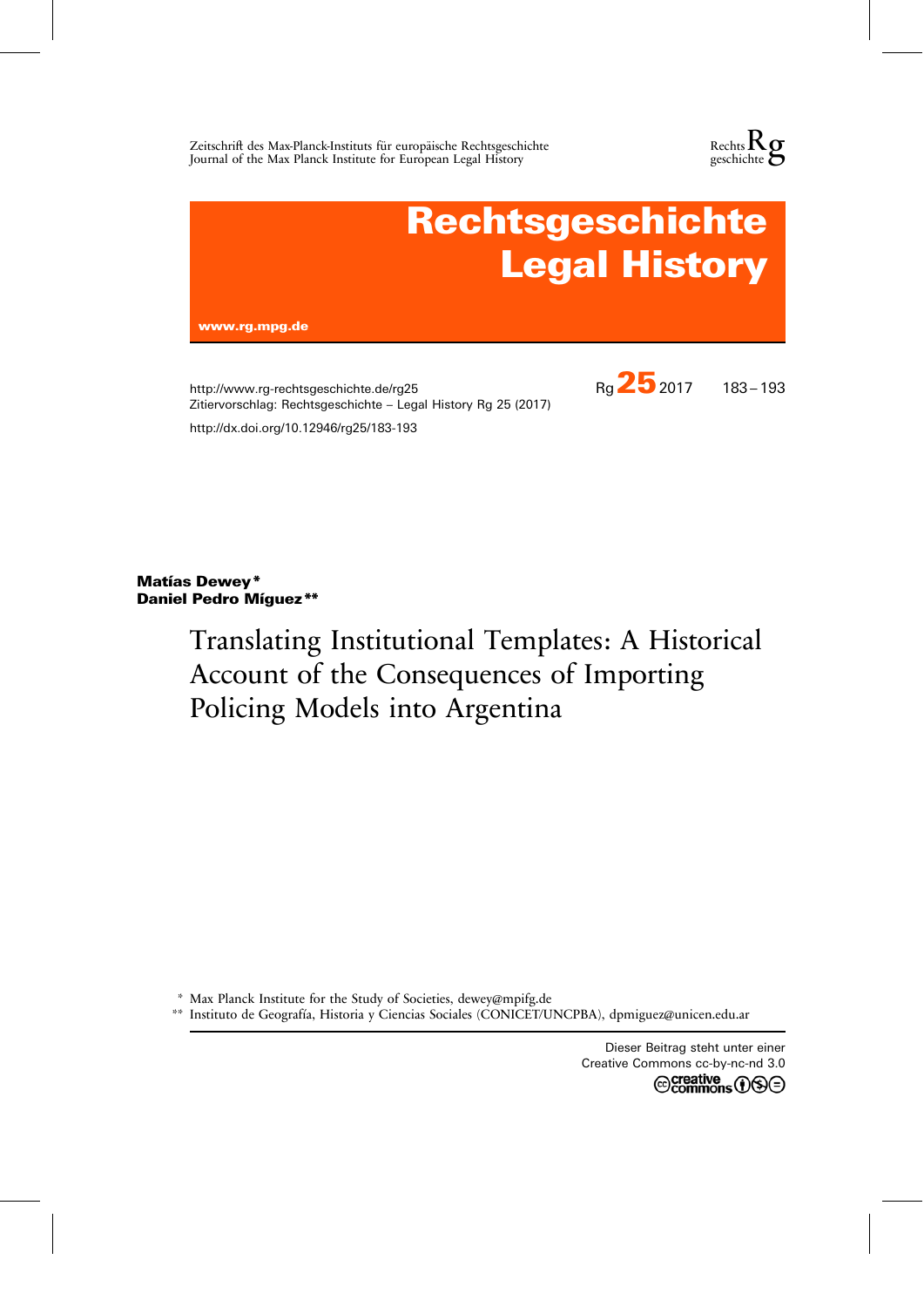# Abstract

This article focuses on the translation of the French and English law enforcement models into Argentina and analyzes its consequences in terms of social order. Whereas in the former two models the judiciary and police institutions originated in large-scale processes of historical consolidation, in the latter these institutions were implanted without the antecedents present in their countries of origin. The empirical references are Argentine police institutions, particularly the police of the Buenos Aires Province, observed at two moments in which the institutional import was particularly intense: towards the end of the nineteenth and beginning of the twentieth centuries, and at the end of the twentieth century. By way of tracing these processes of police constitution and reform, we show how new models of law enforcement and policing interacted with indigenous political structures and cultural frames, as well as how this constellation produced a social order in which legality and illegality are closely interwoven. The article is an attempt to go beyond the common observations regarding how an imported model failed; instead, it dissects the effects the translation actually produced and how the translated models transform into resources that reshape the new social order. A crucial element, the article shows, is that these resources can be instrumentalized according to »idiosyncrasies«, interests, and quotas of power.

Keywords: institutional import, police, politics, social order, Argentina

□×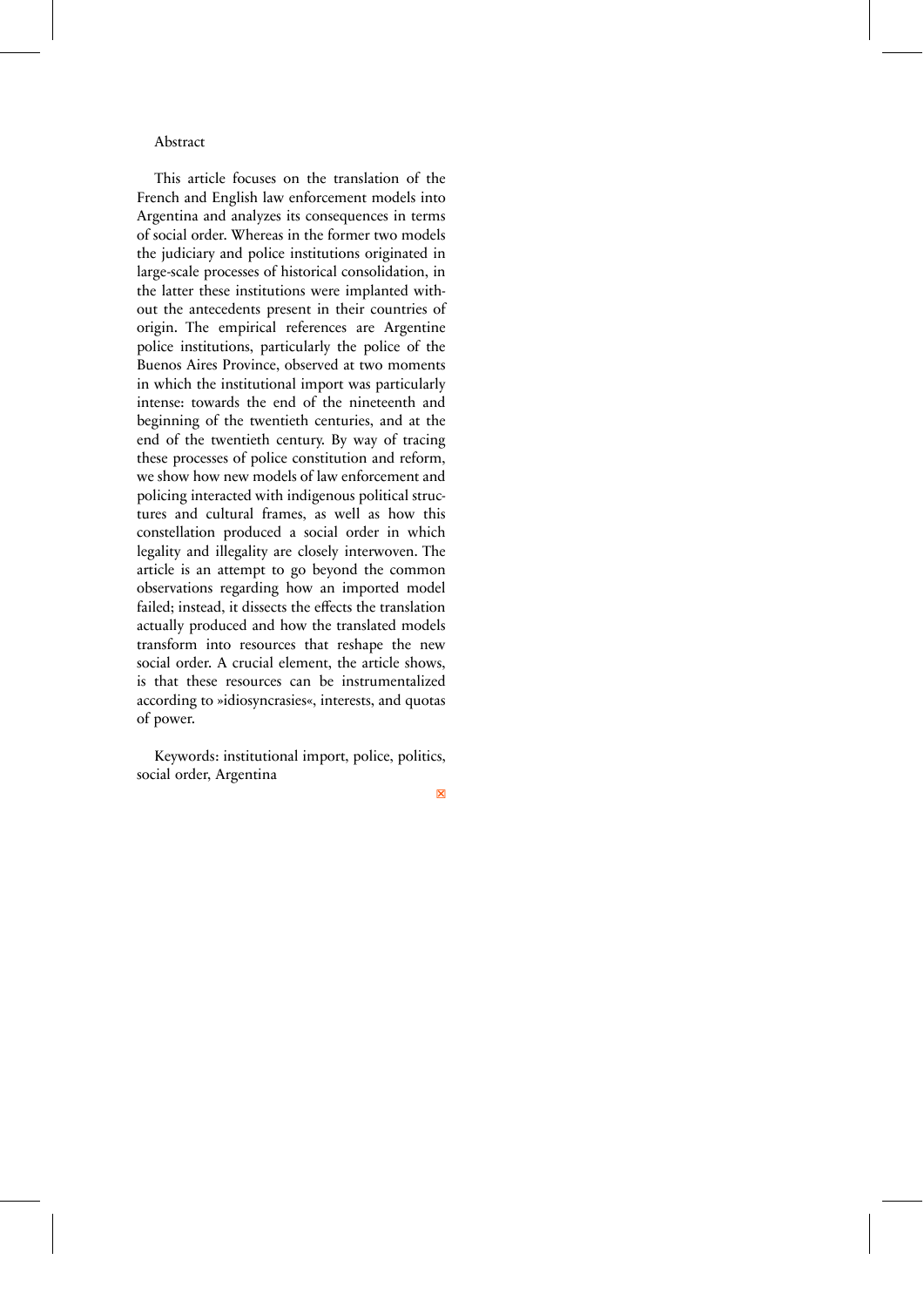#### Matías Dewey, Daniel Pedro Míguez

# Translating Institutional Templates: A Historical Account of the Consequences of Importing Policing Models into Argentina

#### Introduction

The notion of plural normative orders usually refers to the coexistence or interaction of different systems of norms in any geographical space defined by the boundaries of a nation state. Normative orders that differ from the official legal system (i. e., state law) are recognized as such – and not simply outlawed – due to their legitimacy, expressed as being an accepted way of guiding behavior and social expectation within a given community or social group. For the purpose of the argument presented in this article, it is worth stressing that those who represent these coexisting normative orders make *public claims* about their validity. The resulting social order, therefore, contains *publicly* recognized procedures and mechanisms aimed at the coordination and adaptation of the normative orders mentioned.

This article presents a different case of normative pluralism. In what follows we present the case of a plural normative order in which the normative order that differs from the official legal system is legitimate, in the sense that it is a socially accepted way of guiding behavior, but is not – and cannot be – publicly recognized. More specifically, this article describes a social order created by the interaction of the official legal system and a well-rooted informal and illegal system of norms. Although we do not use the term »corruption«, the phenomenon at stake could also be described as a social order in which the legal system interacts with generalized state corruption. In the language of the socalled informal institutions, those understood as »socially shared rules, usually unwritten, that are created, communicated, and enforced outside officially sanctioned channels«,**<sup>1</sup>** this article deals with a type of informal institution which »structures incentives in ways that are incompatible with the

formal rules: to follow one rule, actors must violate another«.**<sup>2</sup>** We do not assign the same moral value to both normative orders; however, we do try to capture the relevance of informal and illegal sets of norms as socially accepted ways of guiding behavior, producing justifications, and expecting future events, because it unavoidably affects the workings of the official normative order. In short, this article dissects the history of a social order composed of both an official system of norms and a system of norms that is illegal but socially accepted.

It is contended that this particular type of social order is not an isolated case of institutional corruption, but the result of the translation or import of law enforcement models from »central« countries into a »peripheral« one. Whereas in the former the judiciary and police institutions originated in large-scale processes of historical consolidation, in the latter these institutions were implanted without the antecedents present in their countries of origin. The empirical references are Argentine police institutions, particularly the police of the Buenos Aires Province, observed in two moments in which the institutional import was particularly intense. The first moment coincides with the first phase of globalization, towards the end of the nineteenth century and the beginning of the twentieth century. This period saw the creation and consolidation of the Argentine Federal Police and, in consequence, of the police of the Buenos Aires Province.The second moment coincides with the second phase of globalization towards the end of the twentieth century, as political authorities, interested in turning to a model that would overcome the recognized shortcomings of the previous model, tried to reform the Buenos Aires Province Police.

By way of tracing these processes of constitution and reform of the Buenos Aires Province Police, we

<sup>1</sup> Helmke / Levitsky (2006) 5;

see Lauth (2000).

<sup>2</sup> HELMKE/LEVITSKY (2006) 15.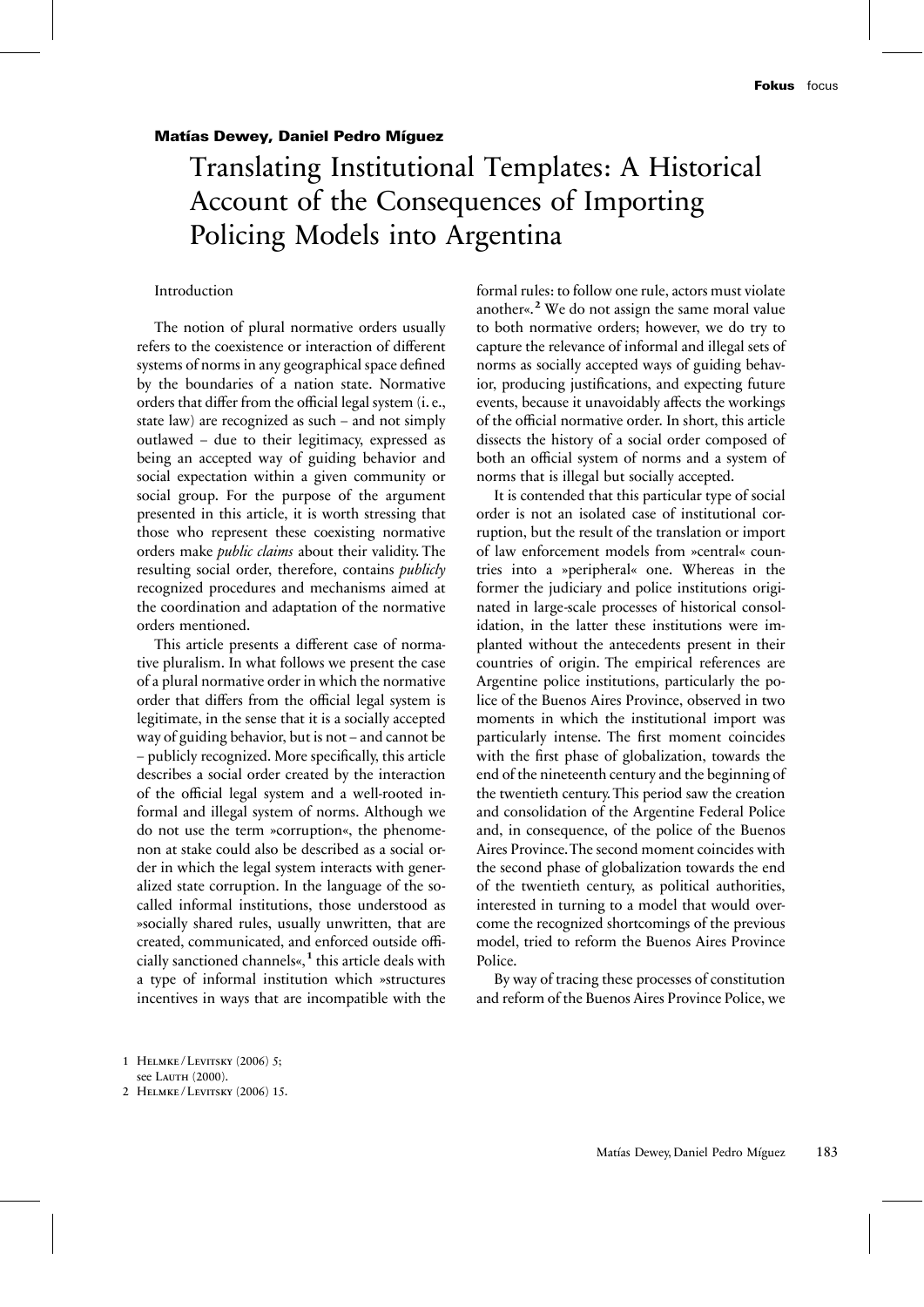show how new models of law enforcement and policing interacted with indigenous political structures and cultural frames, and how this constellation produces a social order in which legality and illegality are closely interwoven. The article, therefore, is an attempt to go beyond the common observations regarding how an imported model *failed,* instead dissecting the effects the translation actually produced. We observe the effects of the »cultural translation« of such normative orders and pay attention both to different concrete practices stemming from this translation and to the new meanings imparted to the traditions of the new social environment. As we inquire into these processes, we are able to observe how different legal orders compete and how social actors, collective and individual, are either conditioned by them or succeed in instrumentalizing them for their own interests.

Though this study reveals processes and circumstances that cannot be generalized, nevertheless it has a heuristic value: it illuminates further research aimed at capturing homologous processes in other social contexts. As noted when we formulated the concept of »clusters of order«,**<sup>3</sup>** the hybridization of traditionally mutually exclusive spheres – of the legal and the illegal – functions as the foundation of the social order in many social contexts, and this can also be observed in the case presented. In this way, the case reveals how the interplay between different models of law enforcement, which came into contact with one another due to globalization, leads to the constitution of diverse types of legal and social order. This perspective, therefore, attempts to see beyond the classic view that the import of a model implies its exact translation into the new context, suggesting instead the idea that this translation implies the introduction of a set of resources.The crucial element is that these resources can be instrumentalized according to »idiosyncrasies«, interests, and quotas of power. These resources intervene and play a major, though not determinative, role in the constitution of the social and legal order.

The article proceeds as follows. In the next section we introduce a characterization of the different models of law enforcement developed in central countries, before showing how they were »translated« into the Argentine social context in the aforementioned two instances. Following this, we discuss the concept of the cluster of order as an instrument for interpreting processes such as those that took place in Argentina. Here we compare the ways in which the problem has been analyzed and highlight the advantages introduced by the perspective presented in this article. In the final section, we show how this perspective contributes to a novel understanding of the globalization of normative orders, especially helping to overcome socio- and ethnocentric views of the problem at stake.

### Two Models of Policing and Their Evolution

From the very beginning, the formation of the Argentine police, including the force responsible for the province of Buenos Aires, was influenced by two models in tension. The first originated in France and the second in the United Kingdom, although the latter was further developed in the United States, where a number of particularities came to be incorporated into the model. It is worth emphasizing that the models orienting the formation process of the Argentine police were not consistent. As we will show, the models were different and even opposed in some cases. In the Argentine case, the hybridization resulted from efforts aimed at solving the practical problems generated by one model by using the potential advantages of the other.

The French model that was originally introduced in Argentina also experienced a dual beginning. In principle, the enforcement of the law at the hands of police organizations was conceived in the seventeenth century in order for the absolutist state to consolidate its power. It was a centralized model with a strong militarist bias, whose purpose was to strengthen territorial unity by promoting a universal norm enforced by a central power.

However, as a consequence of the emergence of more populous cities and the resulting formation of a new urban class during the Napoleonic Reforms, the police incorporated a key function: to control and order the urban space. In that sense, in addition to the task of fighting crime, the police assumed an ordering and moralizing function,

<sup>3</sup> Dewey / Míguez / Saín (2017).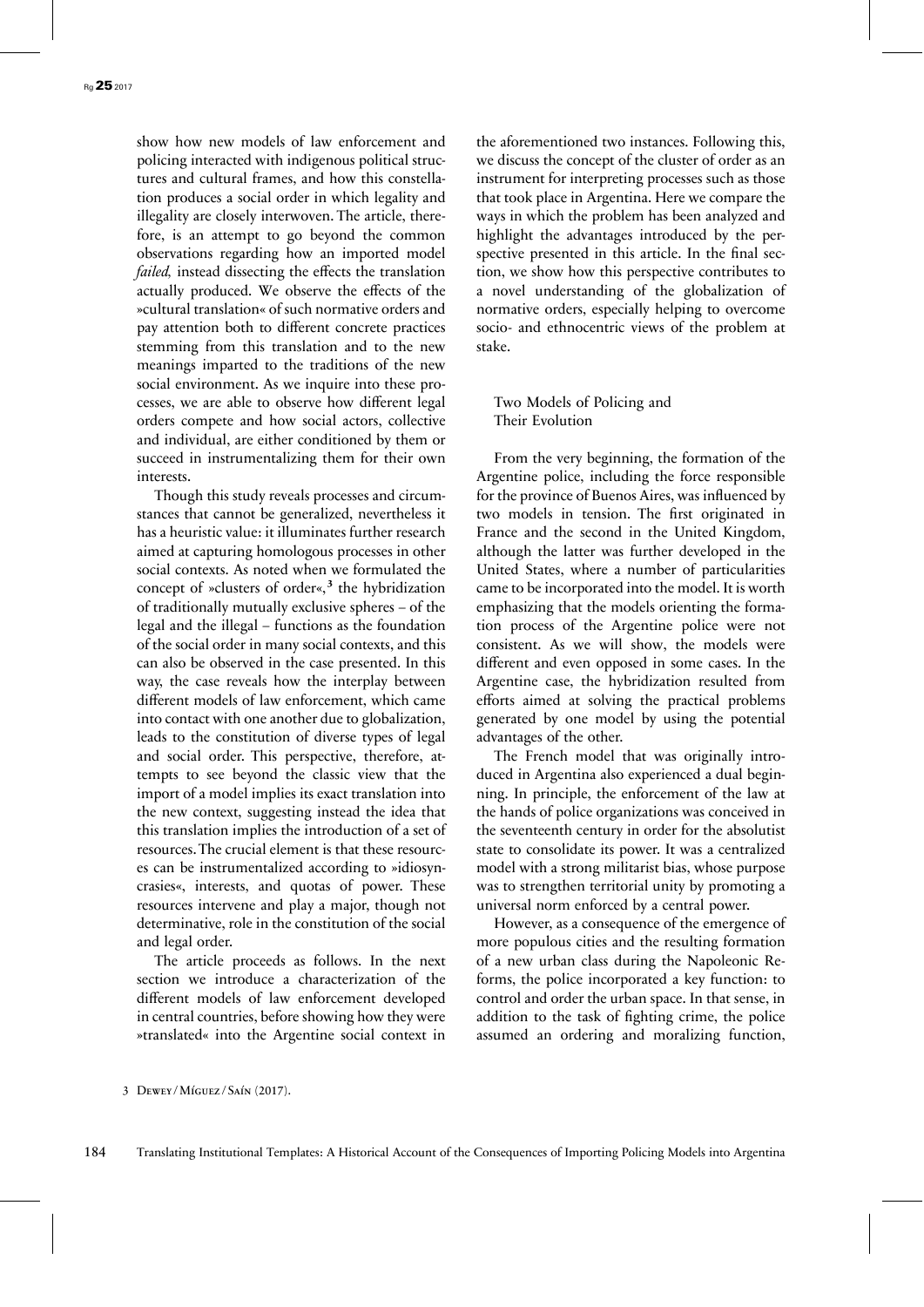especially in relation to problems such as the circulation of people and transport, overcrowded housing and hygiene in the cities. Thus, in spite of the mutation from a macro-political to a micropolitical function, in both cases the police was a centralized institution operating »over« civil society, controlling it and performing a civilizing role.**<sup>4</sup>**

Contrary to the French model, the formation of the British police was inspired by the liberal ideals that developed from the seventeenth century onwards. It was a police force created with the intention of promoting security throughout the territory as well as ensuring the prosperity and well-being of its inhabitants. Thus, although the police force was created with the obvious task of combating crime, this particular goal was actually embedded in another, more general aim: the mediation of everyday conflicts and the promotion of a social order that would facilitate economic exchange and commerce.**<sup>5</sup>**

Seen from this perspective, this model of policing sought, in addition to controlling and disciplining citizens, the constitution of a police power based on civil society consents and oriented toward their reproduction. However, when this model was imported into the United States, the context required that it was only partially adopted. Tensions in specific spheres of American society, particularly those related to issues of race, made it difficult for the police to withdraw from the conflicts affecting the population. Thus, broadly speaking, the American police tended not to intervene in everyday conflicts as an instance of regulation and pacification, but tended to act as an interested party, operating as a disciplinary force upon the weak sectors of society (i.e., the more disadvantaged ethnic groups).**<sup>6</sup>**

As already pointed out, unlike in Europe or the United States, the French and Anglo-Saxon models employed in Argentina did not operate independently, but constantly alternated with one another in successive police reforms, of which the main aim was to overcome the shortcomings and difficulties present in the Argentine police. However, it is worth mentioning that such alternation was not a planned introduction of features of the two

- 7 Barreneche (2010).
- 8 Miller (1986).

models. In the next section, the paper shows that the successive police reforms were a juxtaposition of partially different models that resulted in a sort of institutional palimpsest containing its own particular dynamics, tensions and emerging features.

## The Formation of the Buenos Aires Police Force

The formation of more or less professionalized police services in Argentina, and particularly in the Buenos Aires Province, is the result of a long process which began during the consolidation of the national state in the second half of the nineteenth century, and ended with the emergence of Peronism in the mid-twentieth century.**<sup>7</sup>** Before this period, policing in Argentina was the task of rural militias, commonly staffed by agents with dubious legal records that operated inorganically, controlling rural banditry and political dissidents, as well as committing fraud, if necessary.**<sup>8</sup>** From 1880 onwards, a process of centralization and professionalization took place among the police of the Buenos Aires Province.The legislative passed a law in 1880 that created the police force of the province, and in 1890 the *Reglamento General de Policía* was enacted.

During its formation process, the police of the Buenos Aires Province originally adopted the French model, and the beginning was characterized by an attempt to organize the heterogeneous mosaic of provincial militias into a unified force. The police force was assigned the function of promoting the consolidation of the administrative power at the national level and the control of the emerging urban class.The latter were characterized by a double origin. On the one hand, they were marginal sectors of the rural world that migrated to urban centers; they settled in the suburbs and combined both rural and urban economic activities. On the other hand, towards the end of the nineteenth century and until the 1929 financial crisis, mass migration from Europe meant that a significant new actor became the subject of police surveillance, because new habits and political ideas

<sup>4</sup> Berlière (1996).

<sup>5</sup> Salvatore (2010).

<sup>6</sup> Emsley (1983).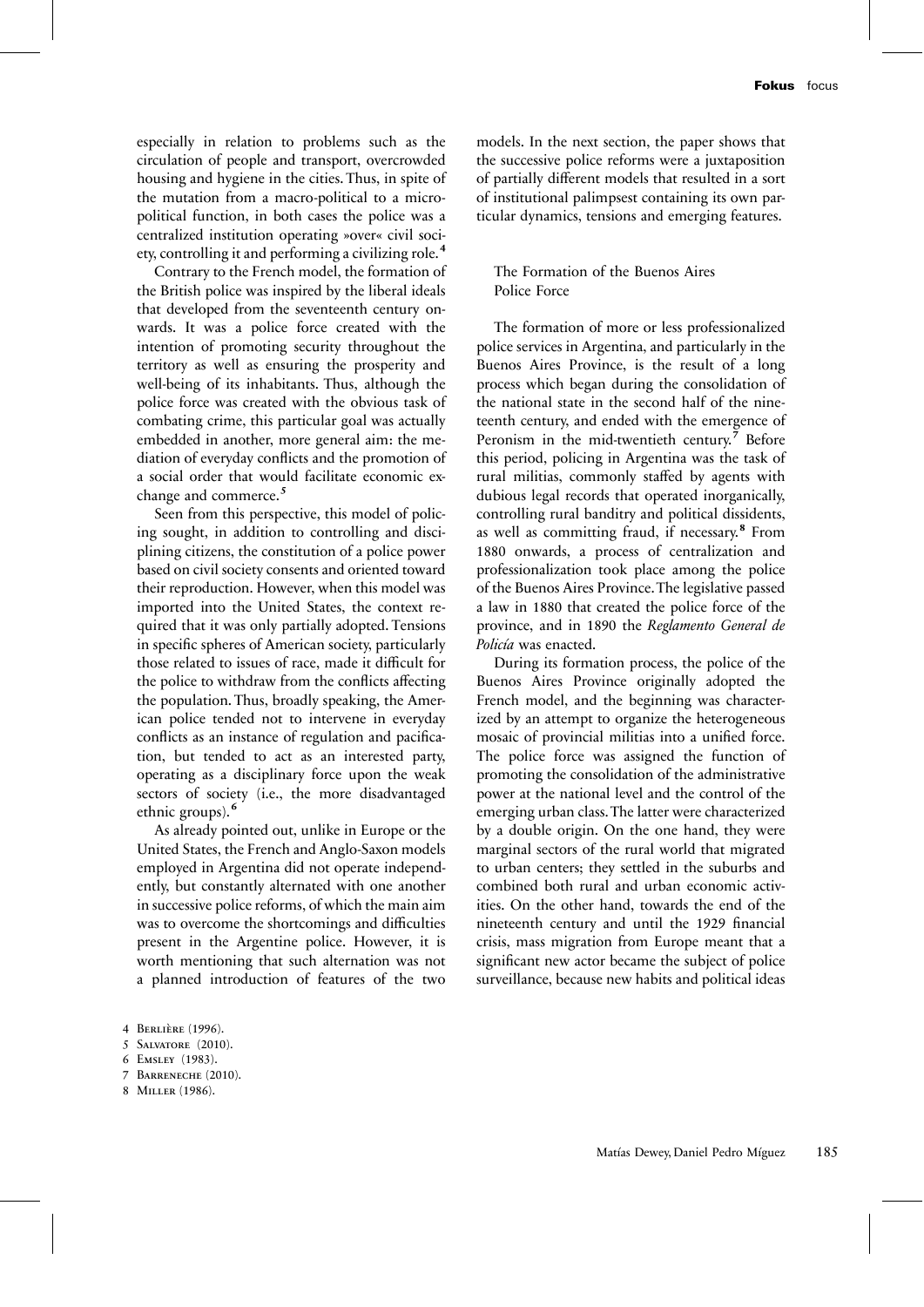of the »migrants«. Thus, similar to the French model, the goal behind the professionalization of the police force was to consolidate the power of the national state and to extend it at the provincial level with a civilizatory spirit. In doing so, the expected result was a police force that promoted a new moral and civic order among immigrants and in traditionally rural sectors. **<sup>9</sup>** As Kalmanowiecki**<sup>10</sup>** asserted, the police became an organization with a military ethos that attributed to itself heroic ideals associated with the creation of the nation and took a negative view of democracy, which they saw as a regime that complicated the control of the emerging marginal actors – rural bandits, peasants, people practicing undesirable occupations (*mal entretenidos*) and other actors with similar stigma attached to them.

However, these attributions and self-perceptions of the police provoked constant problems of legitimacy. Because of its commitment to a disciplinarian role in society, the police force was perceived as a power external to society and was rejected especially by the poor. »Police and no more [*y basta*]«**<sup>11</sup>** was a common negative expression that clearly suggested the widespread feelings«. The problems posed by a police force lacking enough legitimacy did not go unnoticed, above all for the political groups that, towards the beginning of the twentieth century, tried to represent the emerging middle class sectors, as did the Partido Radical under the leadership of Yrigoyen.This led to a redefinition of the role of the police and to the incorporation of an ideal closer to that of the Anglo-Saxon model. Such redefinition implied an attempt to increase professionalism and to replace the patriotic and military ethos with an ideal of the police as an organization of public servants, functional to the democratic order, and willing to »understand« the everyday troubles of the working class.**<sup>12</sup>**

However, these police professionalization programs were introduced in a context replete with tensions that, in the end, provoked significant variations in the way such programs were implemented. As we will see, the first policies aimed at centralizing administration and exerting social control came into conflict with political structures at the local level, where local police forces colluded with public servants. They informally governed connections to illegal businesses such as prostitution and gambling, not only for their own personal benefit, but also to provide a source of resources for supporting official functions carried out by police agencies. At the same time, this collusion led to the deployment of actions and tactics, usually carried out by the police, aimed at controlling and harassing the political opposition in favor of local caudillos. This illegal function of the police – which continued throughout the twentieth century and usually targeted emerging social segments politically opposed to governments – clashed with the model that sought to legitimize police work by way of stressing the role of police officers as public servants. Significant events that took place at the beginning of the twentieth century show that as the role of police forces was being redefined, a tendency emerged simultaneously in which disciplinary actions increasingly targeted disadvantaged segments of society.

A clear example of this contradiction is the bloody repression carried out by the Yrigoyen government in 1919. However, this tendency critically deepened following the coup d'état that overthrew Yrigoyen and replaced him with Alvear in 1930. In the period between the coup d'état and Peron's rise to power in 1945, a series of conservative governments came into power by way of electoral fraud, a practice in which the police forces were very much involved. During this period, the tensions created by the juxtaposition of the two models of policing became evident. The attempts to professionalize and administratively centralize the police organization remained, but, at the same time, large portions of the political structure rested on the ongoing police intervention in politics, a »service« that consisted of controlling the political opposition and organizing electoral fraud.

This political role, supported by collusion with local political leaders or the protection they provided, resulted in a situation in which each local police station developed a great deal of autonomy from the central power. The difficulties the central administration had in financing the police, espe-

<sup>9</sup> Galeano (2007) 115.

<sup>10</sup> Kalmanowiecki (1998) 305.

<sup>11</sup> Kalmanowiecki (1998).

<sup>12</sup> Kalmanowiecki (1998) 309, (2000).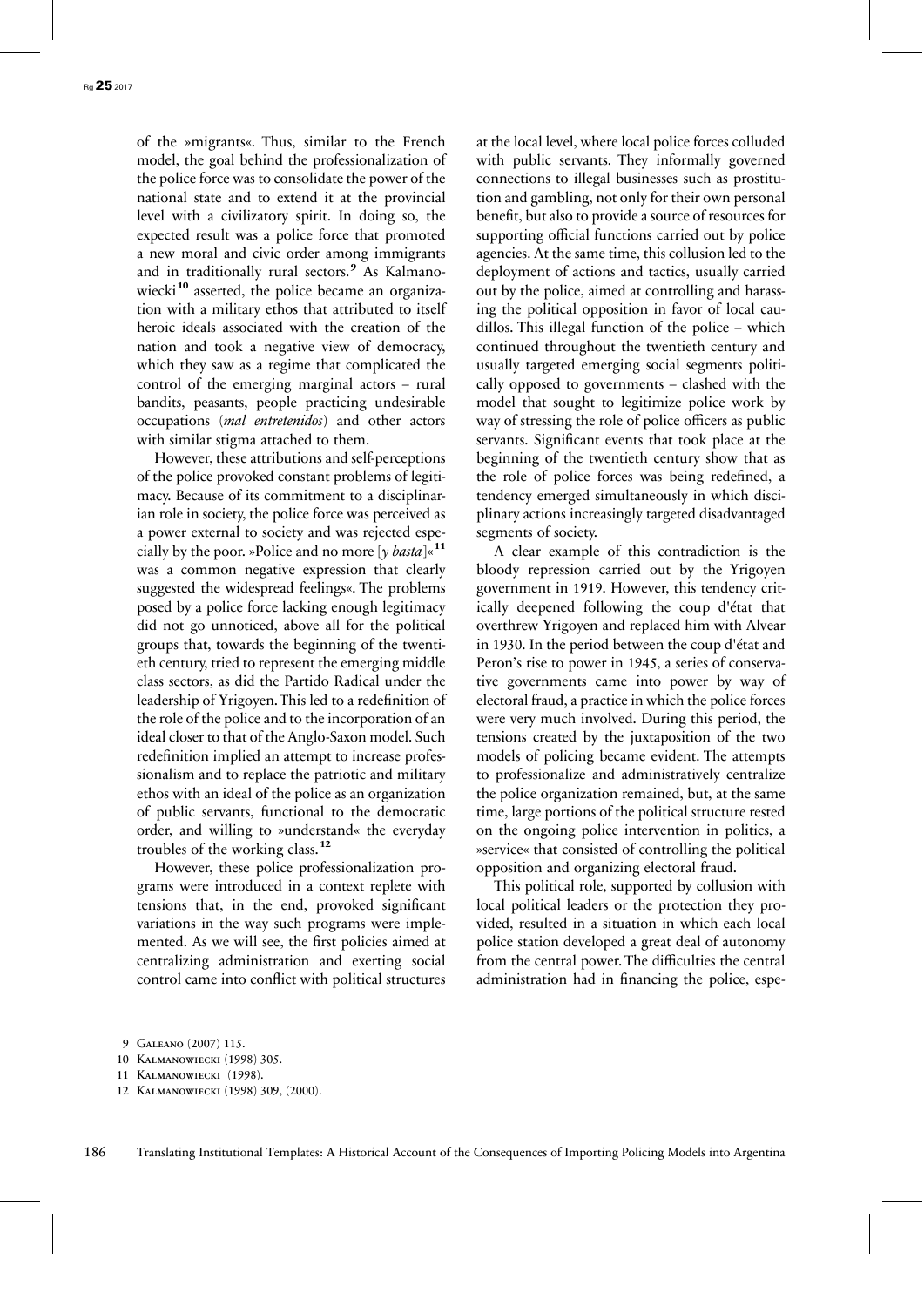cially in distant locations, and problems regarding access to accurate information, supported these robust colluded relationships between the police and local powers. **<sup>13</sup>** Although the central administration was able to provide funds for salaries, the availability of resources for important everyday policing tasks (transport, supplies, repairs, etc.) depended on funds provided by local political administrations. Moreover, the central administration had poor access to information about hiring and promotions, which meant a strong dependence on local politicians who constantly influenced the new appointments. Thus, each jurisdiction within the province developed a great autonomy and shadow relationships with the local political power, while the central administration was unstable and unsuccessful regarding the implementation of long-term policies that would transcend everyday problems.

Research conducted by Barreneche **<sup>14</sup>** about the obstacles blocking attempts to reform the police institution clearly illustrates that the real and concrete model of law enforcement resulted from such complex combinations and contextual elements. During the reforms introduced by the central administration after 1936, under the supervision of the then Chief of Police, Pedro L. Ganduglia, local political leaders and police officers' fierce resistance to the professionalization of the police became evident. One of the first efforts was to revise pre-existing appointments, as well as to introduce new requirements for accessing the police force. Ganduglia, for example, suspended all police officers until their specific functions could be established; prohibited police officers from visiting the administration offices with the aim of limiting peddling; and assigned police inspectors the task of gathering information about the functioning of each police station of which they were in charge. Additionally, the »police of investigations« was created and charged with the task of controlling the work of local police organizations. One of the most important goals of this new force was to supervise the tolerance shown toward illegal practices like gambling and prostitution. However, this supervision could only be partially implemented

since, at least to a certain extent, the funds the police collected from these illegal activities were used for the everyday workings of the local police.

An additional element of Ganduglia's reform was the control of the administration of funds and the gathering of information about the appointment of staff in each police station in the province. The goal was twofold: On the one hand, to check the actual destination of funds provided by the central administration, since in many cases funds allocated for maintaining and purchasing weapons and ammunition were diverted toward different purposes. Probably, one of the most polemic elements of the reform was the requirement, introduced in order for the authorities to be able to monitor the illegal enrichment of police officers, to submit a »Sworn Declaration of Property«. On the other hand, the goal of the administrative control was to check if the staff appointed in the province fulfilled the basic requirements for working as police officers. This was necessary due to the common practice of appointing individuals with criminal records or people who did not actually work for the police, but for local caudillos instead.

As we mentioned above, these attempts to reform the police faced several obstacles, which in the end prevented the materialization of the changes introduced. For example, the difficulties in accessing information could not be easily overcome, a problem that, in practice, strongly interfered in the adoption of higher standards. Incorporations and promotions continued to depend on local politicians' recommendations, even when the appointments were ratified by the central administration. An additional example relates to the preliminary administrative proceedings, which were subject to an attempt made by the central administration to limit their production at a local level. In the provincial parliament, the political opposition, including members of the Conservative Party, were united in their reaction to this change, which would basically take away from them the administration of sanctions and investigations.This, again, showed that large parts of the structure of power rested on the possibility to control the local police.

- 13 Zimmermann (2007); Zimmermann (1998).
- 14 Barreneche (2007a); Barreneche (2007b).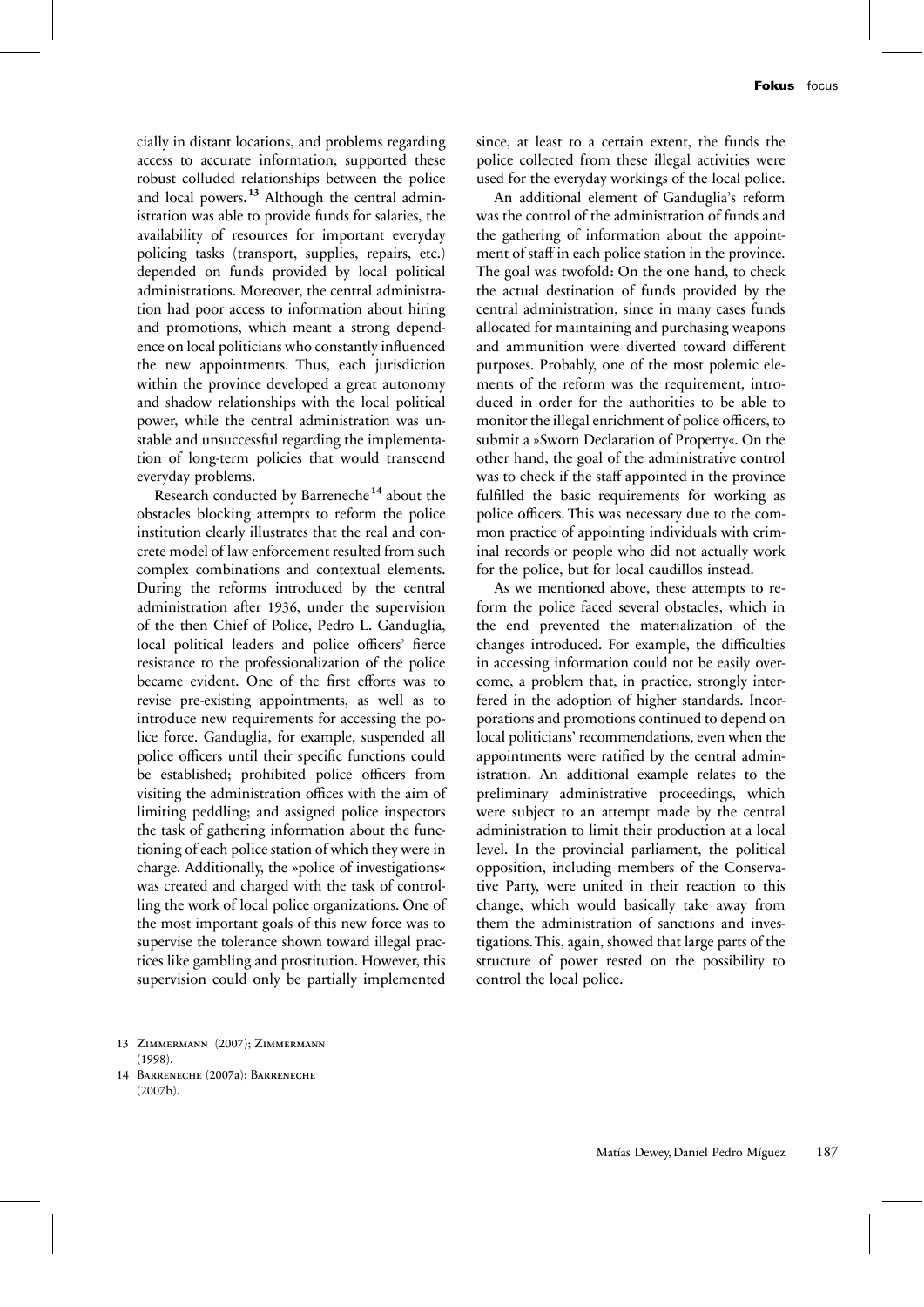Nevertheless, in spite of the aforementioned attempts, the interest in using the police as an instrument for harassing the political opposition – an objective still shared then by the central political authorities and the local branches of the party – persisted. In fact, during the period in which the reforms took place, the governor of the Buenos Aires Province declared his mission to be the »repression of communism« and gave the police a central role in this task.**<sup>15</sup>** This function was connected with the pre-existing idea that the police should play a central role in the control of marginal populations and the repression of crime. Hence, the attempts to change the way the police operated were hampered by a strong dependency on political authorities: despite all good intentions, the interest held by the official party in controlling the political opposition was still present, as were the links with the local powers who were interested in »governing« or »administrating« the crime instead of »fighting« it.

In sum, the result of the constitution process of the provincial police was a force whose design was based on two models in tension; it was designated to fulfill contradictory functions; and it was built on an institutional structure with its own traditions. While the police were in charge of regulating the common issues of everyday life and unifying the territory, the same police had to perform the role of disciplining society, harassing political opposition, and moralizing to the subaltern – functions that stand in open contradiction with the first purposes mentioned. At the same time, the structure of institutional power rested on illegal practices resulting from the collusion between public servants and police officers: both illegally administrated crime instead of repressing it, and thus created a source of resources for financing political, as well as police, activities. This constellation of power relationships made clear that, more than being a contradiction between the legal and the illegal, both were complementary. During the Peronist government (1946–1955), following the phase of reforms, the models in tension were consolidated. Initially, different policies introduced by the Peronist government tried to strengthen the

power of the central police administration, the main purpose of which was to dismantle networks of local power that favored the Conservative Party. This implied a certain autonomization and militarization of the way the police was organized and led to increasing independence from the political power. However, this coexisted with the aspiration of the Peronist party to assign the police with a role clearly oriented towards social assistance.**<sup>16</sup>** Moreover, using their own connections at a local level, the new political authorities aimed to restructure the links between the police and the local political powers. In the end, during the Peronist administration, instead of such ties being broken up, the original model of policing was consolidated.

After the first two terms of government under Peron, the recurrence of dictatorship terms doubtless deepened the interdependence between the police force and the political authorities, as well as accentuated the military and repressive ethos. However, it was during the dictatorship period (1976–1983) that the collusion mentioned gained new momentum. The concentration of power in the hands of security forces allowed them a level of autonomy and impunity that not only reached its zenith, but also provided a new impulse to the illegal extraction of resources. Emblematic practices such as kidnapping, also aimed at financing political activities, and the extermination of political opponents was carried out together with common economic crimes, including the appropriation of abductees' properties.**<sup>17</sup>** These crimes undoubtedly indicate a further deepening of the aforementioned collusion. Whereas police forces traditionally participated in the administration of »crimes without victims«, such as prostitution and gambling, the military dictatorship introduced a set of new practices, the most emblematic of which being the direct execution of violent crimes, such as kidnapping and robberies.

Once democracy was re-established in 1983, new attempts were made to reform the police, and their main purpose was to subordinate police power to the civil authorities, as well as to eradicate the use of repressive and criminal practices by police forces. A detailed description of these at-

<sup>15</sup> Barreneche (2010).

<sup>16</sup> Isla / Míguez (2011), Pereira / Ungar (2004).

<sup>17</sup> Barreneche (2007b).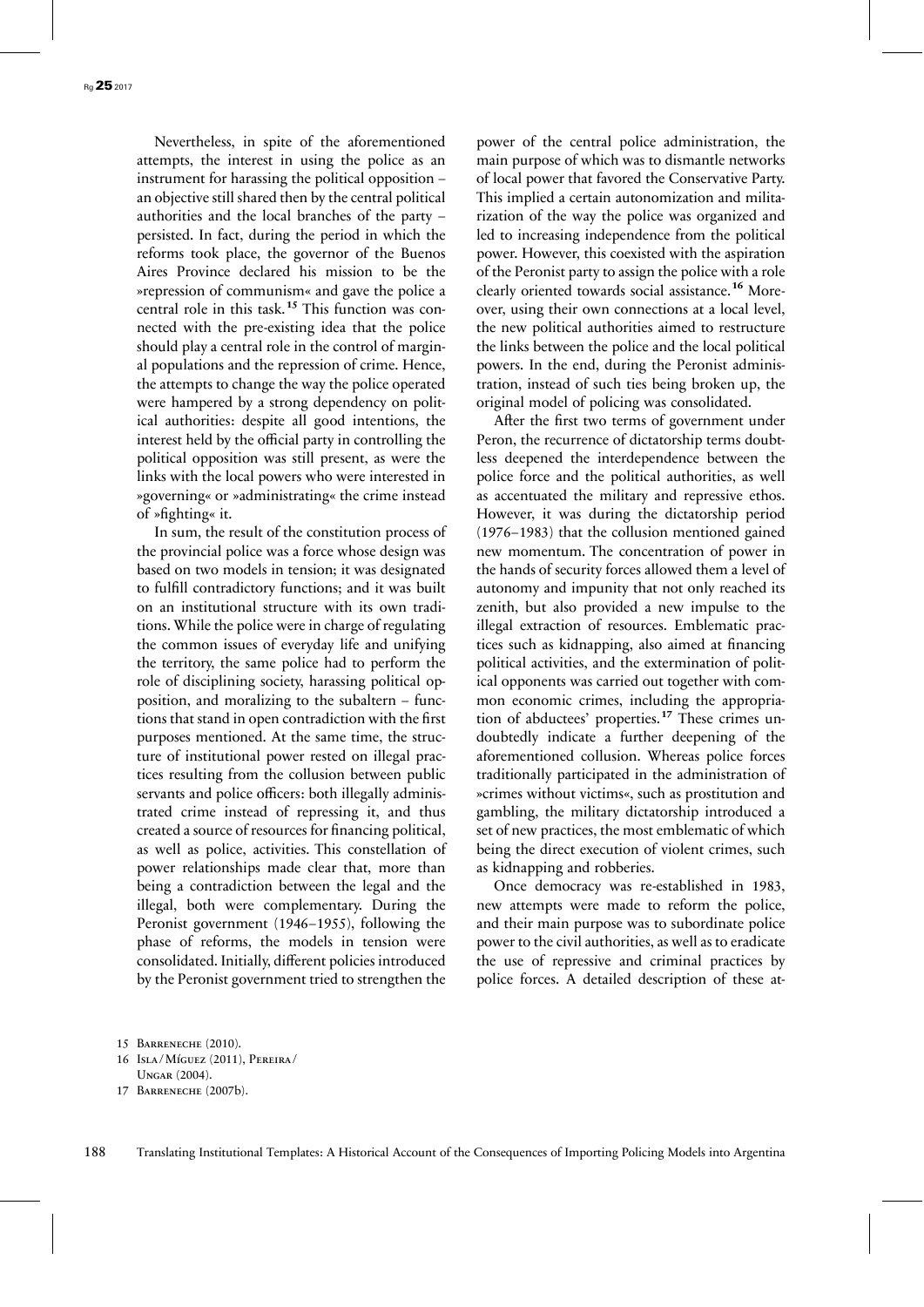tempts fall outside the scope of this article; however, in the following section we focus on the reform implemented at the end of the '90s. We show that in this new phase of globalization, the import of law enforcement models was once again strongly conditioned by indigenous traditions and local institutional arrangements.

New Wine into Old Wineskins: The Zerotolerance Policy of the '90s

As already mentioned, in the years after the reestablishment of democracy that took place in 1983, a series of attempts were made to reform the police institution: subordinating it under civil control, redefining its military and repressive ethos, and stressing the role of the police as an agent that regulates conflicts in society. However, even when these aims were present in discourses and projects in Congress, reforming the police was never a central concern for politicians under the first democratic governments, probably due to the fact that »public security« was not a central concern in society. Around the mid-90's, however, this constellation underwent a drastic change. During the second term of the Menem administration, crime rates increased significantly and public opinion deemed public security to be an urgent problem, leading to its swift entry into the political agenda. Hence, attention was shifted towards the police of the Buenos Aires Province, an institution whose staff was usually involved in crime – unsurprisingly, the same crimes as those common during the dictatorship: robbery and the kidnap of business people.**<sup>18</sup>**

These attempts at reform were not isolated from international tendencies. One of the most important initiatives for reforming the Buenos Aires Province Police in 1998 included the introduction of »zero-tolerance« policies, which were popular as a crime-reduction strategy in New York.**<sup>19</sup>** The zero-tolerance model implied the strict control of all kinds of law-breaking behaviors. In other words, by promoting civic conduct that viewed transgressions with extreme severity, the model aimed at a rapid reduction in crime. This policy was associated with the introduction of technology into the fight against crime, including the production of maps indicating the locations of crimes and crime hotspots, as well as the rigorous observation of efficiency in each police station and the ongoing measurement of the evolution of crime. Moreover, these new methods for quantifying and mapping police activity were associated with a system of rewards and sanctions, according to which the more effective units were rewarded with additional resources. This system also implied a strict control of every form of police misbehavior or corruption, including all kinds of collusion with outlaws.

The introduction of this model of police management in Buenos Aires implied a fusion of traditions and long-term patterns inscribed in the »cop culture« of the police of the province. From the very beginning, the idea of a »strict control« of crime was associated with militarized traditions that had been an integral part of the police ethos since its constitution a century ago and which had been further strengthened under the dictatorship. The policy of zero-tolerance thus stimulated traditional repressive practices that included torture and homicide as resources for fighting crime. The evolution of the rate of minors killed in confrontations with the police clearly illustrates the consequences of such a policy: between 1996 and 2002 the rate of minors killed increased by 232 %.**<sup>20</sup>** It is worth mentioning that many »confrontations« between police officers and young criminals were not the result of officers combating criminals lawfully, but the consequence of disputes related to illegal business. In other words, many instances involving the torture and/or homicide of minors were the outcome of settling scores between police officers participating in illegal business and youngsters recruited by the officers themselves to commit crimes. For this reason, the model of zero-tolerance did not work as an effective inhibitor of crime, but instead became a legitimating mechanism for illegal police practices: violent and criminally minded police officers suddenly received additional leeway for acting illegally.

Although police institutions played a prominent role in this new scenario, they were not alone in the extra-legal governance of crime. As we could observe throughout the entire history of the police in Argentina, this illegal governance was the result

18 Saín (2004); Saín (2008); Camou / Moreno (2005).

19 Pereira / Ungar (2004); Fuentes  $(2005)$ ; EATON  $(2008)$ .

20 Isla / Míguez (2011).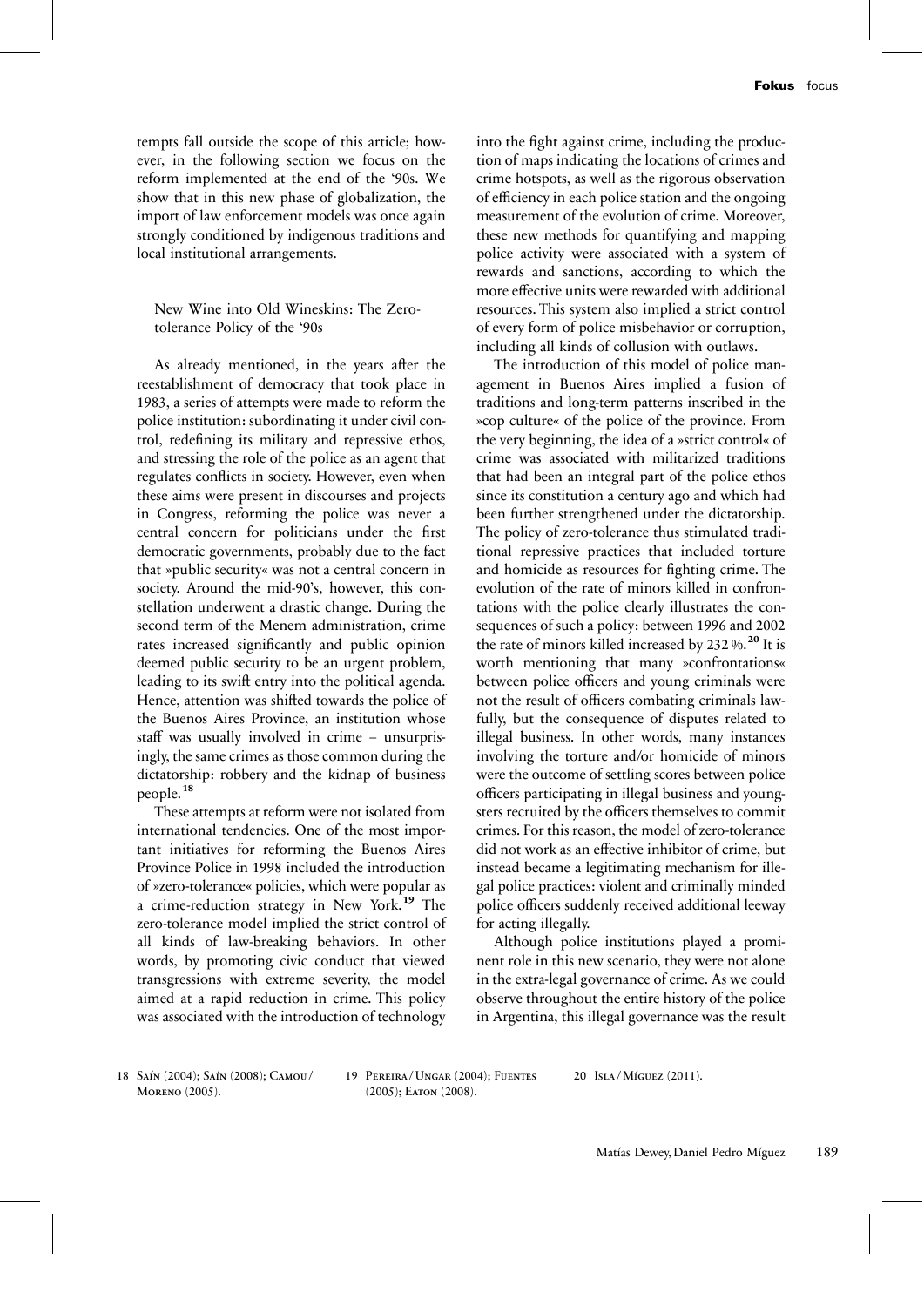of the collusion of many actors within the political system, as well as high-ranked public servants such as ministers and mayors. Such collusion between police officers and criminals, as we have already mentioned, originated in the fact that both actors – the police institution and politicians – benefited from the illegal collection of resources. That is, even when the resources gathered through the illegal participation in crimes usually ended up in private pockets (corruption in the traditional sense), the resources were also used for the financing of normal police activities and the political system.

The market for stolen auto parts in the Buenos Aires Province provides us with a clear example of the way in which crime, police, and politics are interwoven.**<sup>21</sup>** In an interview with Marcelo Saín, Deputy Security Minister of the Buenos Aires Province, he told us the following: »How do you think the police finance an intelligence investigation? Let's say they're following drug traffickers. You need a car, to fill it with gas, perhaps spend some nights in a hotel, to eat something, the equipment, etc. … well, there's no budget for that. For that, there is *caja* [illegally earned money]«. Saín, who in 2003 was part of the government responsible for introducing a significant police reform, explained that the money collected by police from actors operating in the market for stolen auto parts is not only funneled toward private purposes; public functions are also funded, such as repainting police stations, or topping up the meagre pensions of retired officers. Former Supreme Court justice Eugenio Zaffaroni gives a similar account of the situation.

It is traditional […] that police agencies' budgets are large but that salaries and expenditures for operative matters are neglected. This is the result of corporative, vertical and authoritarian organizations in which decisions are imposed from the upper echelons and any discussion about the allocation of resources is absent. As a consequence, this lack of resources needs to be compensated with an illegal collection of resources carried out by police officers. To a great extent, the benefits of the so-called subterranean criminal system are meant to complement the state budget. This leads to the paradox that the crime prevention agency is funded by criminal acts. (Zaffaroni as cited by Saín 2008, 160).

The Internal Affairs Unit (*Asuntos Internos*) keeps official records relating to the funding of the police. These records state that materials necessary for carrying out ordinary police duties – paper on which to print citizens' complaints, gas to fuel the cars intended to pursue or transport criminals – are usually funded by resources collected in illegal markets such as that for stolen auto parts. Extra funds are obtained through the common illegal practice of budget inflation, in which police staff at all levels of the organization exaggerate, for example, monthly gas consumption, a practice corroborated by both Saín and Carlos, a supervision sfficer. Saín and Carlos were in agreement that the purpose of the collected money was often to bolster salaries or cover a range of minor expenses in police stations.

As well as helping to fund normal policing activities, monies collected from car-lifters and dismantlers in the market for illegal auto parts also go toward political campaigns. Eaton describes how mayors take the opportunity to »derive substantial funds from the illicit conduct of police officers, funds that are useful in hard-fought and increasingly expensive political campaigns«. **<sup>22</sup>** Carlos, the supervision officer, explained that »during campaign times there is an increase in crime because the police let the rackets do their work. Letting their businesses run is a means for politicians to raise money during campaign times.« These phases, he said, were characterized by »a decrease in drug seizures; there is a need to sell. The deal for the mayor is to win money that is then passed on to the chief officer. And it is also meant for other things.« Informal arrangements such as these reveal a long-standing pattern of institutional behavior in which both the police and political actors are implicated. All indicators mentioned by the interviewees – the resources collected, strict norms, rules governing how business is to be conducted, a code of silence among police officers – point to the existence of informal institutions

<sup>21</sup> Dewey (2012).

<sup>22</sup> Eaton (2008) 19.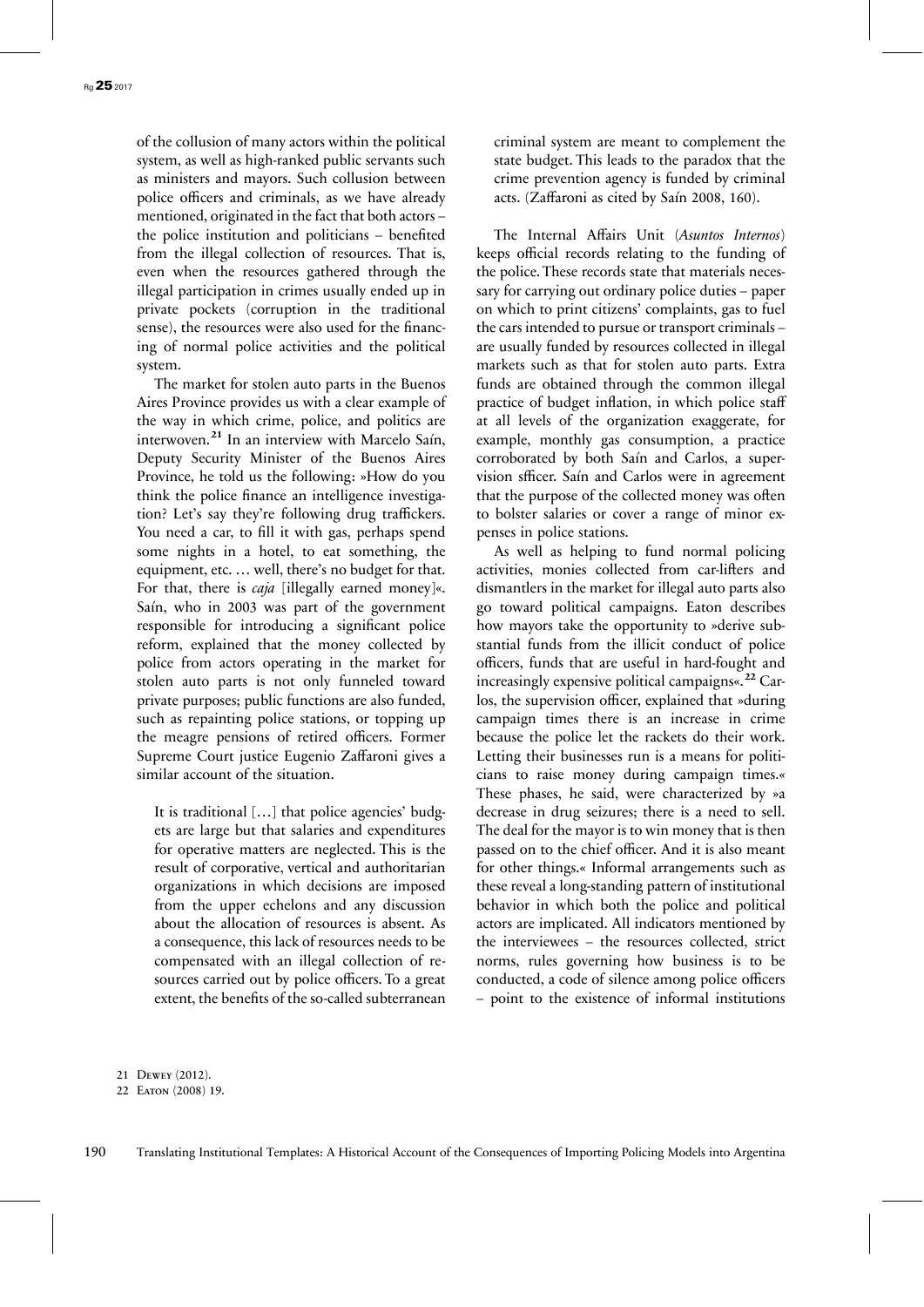that function smoothly in order that police hierarchies are reinforced and political careers can be funded.

### Defining the Emerging Social Order

The case presented above suggests, at least in principle, something relatively evident: the translation of an institutional model into another social context does not mean that the effects observed in the source context will be the same at the destination. Of course, variations are associated with differences in the indigenous institutional traditions and to the availability of actual resources in the same context. In that sense, the case described in this article confirms, but also contests, the argument about the significant difficulties related to state formation in Argentina and in other similar cases.

As, for example, Peter Waldmann<sup>23</sup> asserted, one key problem that occurred during the process of translating law enforcement models originating in European or North American contexts into South America is that the translation required legislation far beyond the real possibilities of the indigenous state agencies. In other words, the lack of available resources did not allowed public agencies to guarantee effective law enforcement throughout the entire territory. This situation not only impeded an actual and universal enforcement; it also had a twofold effect. On the one hand, the law was administered in a discretional manner and conditional to balances of power and reciprocity ties among the actors involved. On the other hand, it affected the legitimacy of the law, since the arbitrary enforcement of the law created a generalized distrust in society regarding the impartiality of the authorities in charge of enforcing the law.

However, a limitation of this perspective is the analysis of the consequences of the translation in terms of the negative. The effects of the translation are assessed taking into account only the limitations, or what the legal model has not achieved, and excluding what the translation actually generated. On the contrary, a perspective centered on all normative orders that give shape to the actual social order needs to circumvent the idea according to which legality and illegality are – in real life – mutually exclusive dimensions. As shown in the previous sections, the resources introduced by a »failed« model are recycled and used for the production of a new order. For example, the distinction between legal and illegal practices served as a resource for a selective enforcement of the law, the capture of resources, and their reintroduction into both the police and the political system.

In other publications, we have used »clusters of order« to describe the social order resulting from how the new institutional models translated into the new context interact with indigenous traditions and balances of power.These clusters of order emerge in spaces in which the state's formal means of social domination face considerable opposition; nevertheless, the state is still found to be informally and/or illegally present. Goods and services in these spaces are thus provided as a consequence of legal and extra-legal actors interacting with one another. This, in turn, leads to the formation of a regime of domination characterized by the interconnection of patrimonialistic and rational bureaucratic principles.

Thus, it is possible to affirm that areas in which the domination of the state's rational institutions is contested do not necessarily demonstrate a complete lack of some form of domination or that no authority exists. When legal and extra-legal actors, private companies and public agencies, or local and foreign actors form alliances that are subject to two different but inextricably linked sets of rules – one formal, one informal – an interdependence is evident that builds the exact momentum needed to generate the relevant economic resources, authority and social order.

It is useful to consider Erdmann and Engel's definition of neo-patrimonial rule here: »a mixture of two co-existing, partly interwoven, types of domination: namely, patrimonial and legal-rational bureaucratic domination«.**<sup>24</sup>** The prevailing forms of domination in the clusters under investigation are patrimonial, and relations between rulers and ruled are, therefore, based not on impersonal social norms or laws, but on interpersonal ties and alliances. In this environment, there is an awareness of the existing formal laws and bureau-

24 Erdmann / Engel (2007) 105.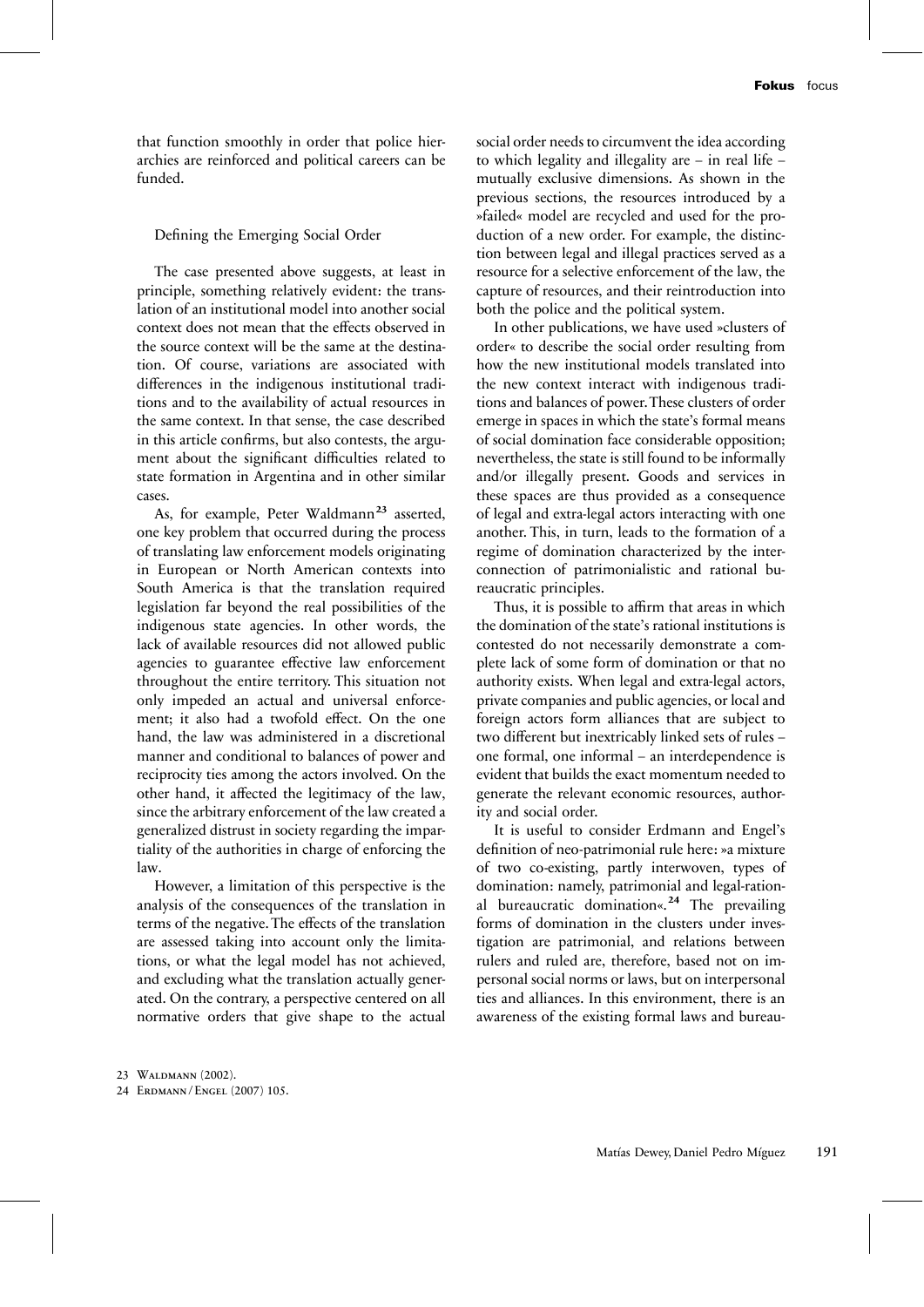cratic and rational administrative principles, but there is a lack of adherence to them in practice.The vital element is the fact that legal-rational rules in the context of particularistic power relationships are able to generate new possibilities for action. Even more crucially, this scenario also generates additional room for the selective enforcement of the law, which we demonstrated in the case of the Buenos Aires Province Police. This last factor carries great weight: as is the case in legal orders, norm enforcement instances are required in order to regulate the internal coordination of clusters of order, a task that may be carried out by state actors acting informally, particularly in the case that some practices are met with social acceptance and positive externalities are produced. **<sup>25</sup>** Within such contexts, various kinds of actors have »a certain degree of choice as to which logic they want to employ to achieve their goals and best realize their interests«.**<sup>26</sup>** This leads us to conclude that the cultural layers that form the basis of the authority and domination within a cluster of order are characterized by ambiguity. Actors participating in these clusters need not lean toward one form of domination or the other (rational or patrimonial). Where there is no preference for either form, such principles may be combined according to circumstantial conditions.

#### Conclusion

This article presented a case of normative pluralism in which the normative order that differs from the official legal system is legitimate, in the sense that it is a socially accepted way of guiding behavior, but cannot be publicly recognized as such. The main feature of the alternative system of norms is that structures incentives that directly contradict official norms and lacks formal legitimacy. Despite this, however, the unofficial normative order is stimulated by state and political actors and the result of a historical dynamic in which the import of law enforcement models plays a major role.

From the point of view of the translation of normative models, the case presented here confirms the intuitive prediction: the translation of the model does not assure the same effects in its new contexts. However, the article makes clear that in order for us to better understand normative orders; we need to transcend approaches centered only on the deviation from the translated model. In this article, we show how the translated model transforms into resources that reshape the new social order. More specifically, the emerging social order results from the interplay between translated institutional models and indigenous balances of power.

Nevertheless, the relativism introduced by the notion of clusters of order should also be controlled. It is also true that alternative forms of order may optimize – or not – processes of cooperation and foster trust in public authorities. The case presented suggests that, in comparison with the ideal normative model, the levels of cooperation and trust are lower, and this might stimulate a continuous search for new models that overcome the shortcoming of the previous one.

# 

#### Bibliography

- Barreneche, Osvaldo (2007a), La Reorganización de Las Policías En Las Provincias de Buenos Aires y Córdoba, 1936–1940, in: http://www.unsam.edu.ar/escuelas/politica/centro\_historia\_politica/material/Barreneche.pdf (accessed: 24.07.2017)
- Barreneche, Osvaldo (2007b), La Reforma Policial Del Peronismo En La Provincia De Buenos Aires, 1946–1951, in: Desarrollo Económico 47, 225–248
- Barreneche, Osvaldo (2010), De Brava a Dura: La Policía de La Provincia de Buenos Aires Durante La Primera Mitad Del Siglo XX, in: Cuadernos de Antropología Social, 31–56
- BECKERT, JENS, MATÍAS DEWEY (2017), The Architecture of Illegal Markets. Toward an Economic Sociology of Illegality in the Economy, Oxford
- 25 Beckert / Dewey (2017); Dewey / Míguez / Saín (2017).
- 26 Erdmann / Engel (2007) 105.

192 Translating Institutional Templates: A Historical Account of the Consequences of Importing Policing Models into Argentina